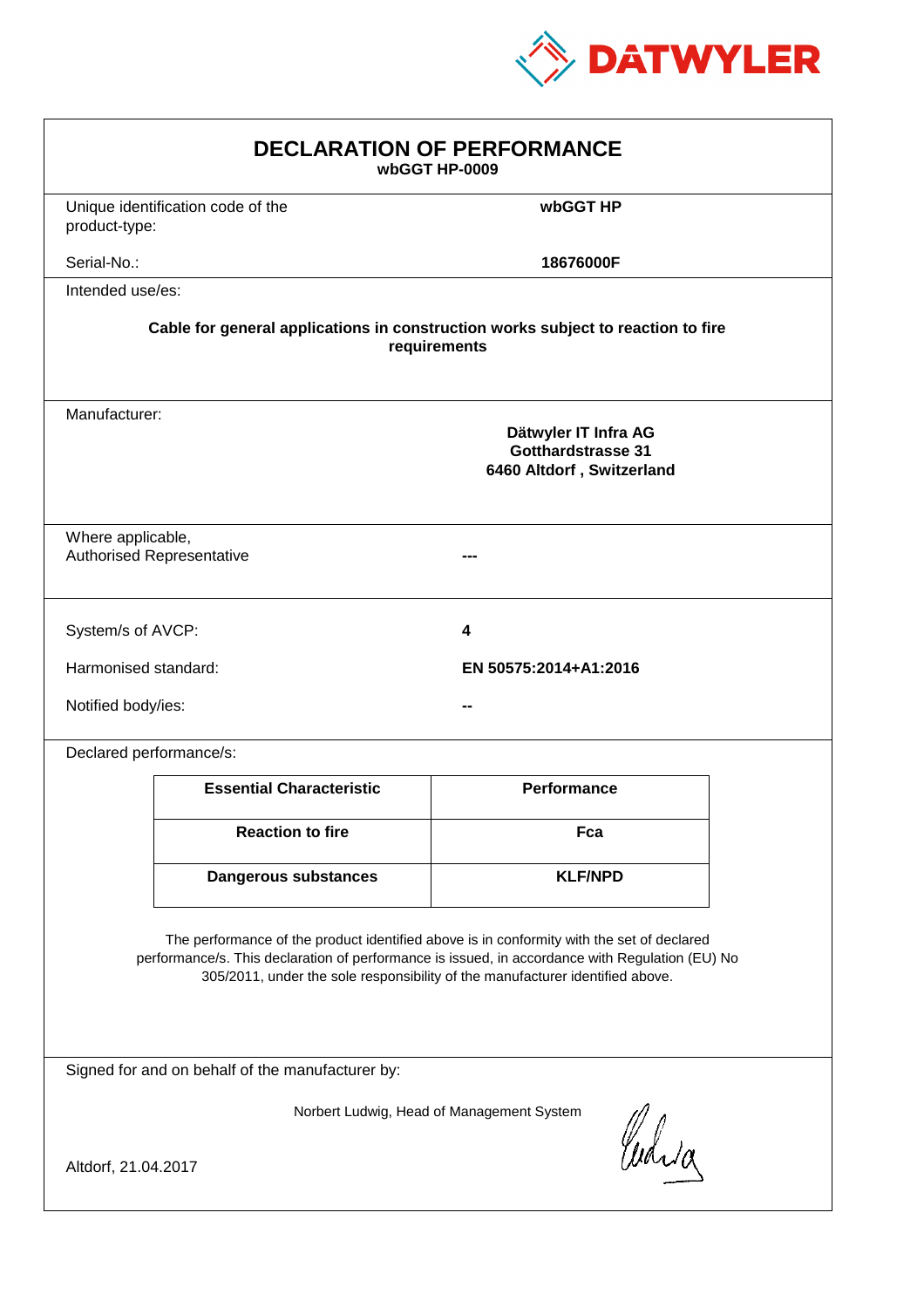

| LEISTUNGSERKLÄRUNG<br>wbGGT HP-0009                                                                                                                                                                                                                        |                                                                        |                                                                                |  |  |
|------------------------------------------------------------------------------------------------------------------------------------------------------------------------------------------------------------------------------------------------------------|------------------------------------------------------------------------|--------------------------------------------------------------------------------|--|--|
|                                                                                                                                                                                                                                                            | Eindeutiger Kenncode des Produkttyps:                                  | wbGGT HP                                                                       |  |  |
| Serien-Nr.:                                                                                                                                                                                                                                                |                                                                        | 18676000F                                                                      |  |  |
| Verwendungszweck(e):                                                                                                                                                                                                                                       |                                                                        |                                                                                |  |  |
|                                                                                                                                                                                                                                                            | Kabel/Leitung für allgemeine Anwendungen in Bauwerken in Bezug auf die | Anforderungen an das Brandverhalten                                            |  |  |
| Hersteller:                                                                                                                                                                                                                                                |                                                                        | Dätwyler IT Infra AG<br><b>Gotthardstrasse 31</b><br>6460 Altdorf, Switzerland |  |  |
|                                                                                                                                                                                                                                                            | Wo anwendbar, Bevollmächtigter:                                        |                                                                                |  |  |
| Leistungsbeständigkeit:                                                                                                                                                                                                                                    | System(e) zur Bewertung und Überprüfung der                            | 4                                                                              |  |  |
| Harmonisierte Norm:                                                                                                                                                                                                                                        |                                                                        | EN 50575:2014+A1:2016                                                          |  |  |
| Notifizierte Stelle(n):                                                                                                                                                                                                                                    |                                                                        |                                                                                |  |  |
| Erklärte Leistung(en):                                                                                                                                                                                                                                     |                                                                        |                                                                                |  |  |
|                                                                                                                                                                                                                                                            | <b>Wesentliche Merkmale</b>                                            | Leistung                                                                       |  |  |
|                                                                                                                                                                                                                                                            | <b>Brandverhalten</b>                                                  | Fca                                                                            |  |  |
|                                                                                                                                                                                                                                                            | Gefährliche Stoffe                                                     | <b>KLF/NPD</b>                                                                 |  |  |
| Die Leistung des vorstehenden Produkts entspricht der erklärten Leistung/den erklärten<br>Leistungen. Für die Erstellung der Leistungserklärung im Einklang mit der Verordnung (EU) Nr.<br>305/2011 ist allein der obengenannte Hersteller verantwortlich. |                                                                        |                                                                                |  |  |
| Unterzeichnet für den Hersteller und im Namen des Herstellers von:                                                                                                                                                                                         |                                                                        |                                                                                |  |  |
| Norbert Ludwig, Head of Management System<br>Curia                                                                                                                                                                                                         |                                                                        |                                                                                |  |  |
| Altdorf, 21.04.2017                                                                                                                                                                                                                                        |                                                                        |                                                                                |  |  |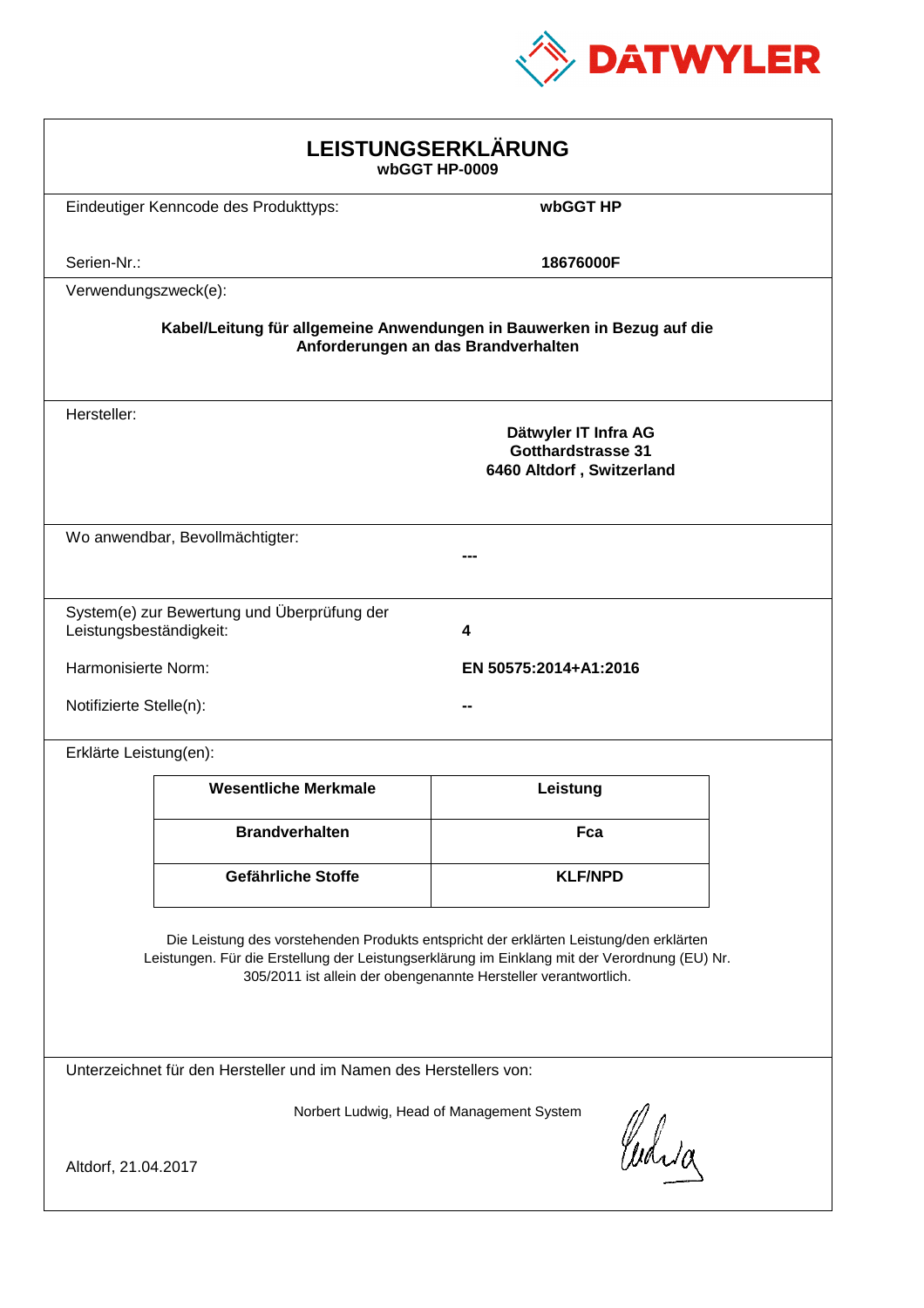

| <b>PRESTATIEVERKLARING</b><br>wbGGT HP-0009                                                                                                                                                                                                                                 |                                                                         |                                                                                |  |  |
|-----------------------------------------------------------------------------------------------------------------------------------------------------------------------------------------------------------------------------------------------------------------------------|-------------------------------------------------------------------------|--------------------------------------------------------------------------------|--|--|
| producttype:                                                                                                                                                                                                                                                                | Unieke identificatiecode van het                                        | wbGGT HP                                                                       |  |  |
| Serienr.:                                                                                                                                                                                                                                                                   |                                                                         | 18676000F                                                                      |  |  |
| Beoogd(e) gebruik(en):                                                                                                                                                                                                                                                      |                                                                         |                                                                                |  |  |
| Kabels voor algemene toepassingen in bouwwerken die onder<br>voorschriften inzake materiaalgedrag bij brand vallen                                                                                                                                                          |                                                                         |                                                                                |  |  |
| Fabrikant:                                                                                                                                                                                                                                                                  |                                                                         | Dätwyler IT Infra AG<br><b>Gotthardstrasse 31</b><br>6460 Altdorf, Switzerland |  |  |
|                                                                                                                                                                                                                                                                             | indien van toepassing, Gemachtigde:                                     |                                                                                |  |  |
| prestatiebestendigheid:<br>Geharmoniseerde norm:<br>Aangemelde instantie(s):                                                                                                                                                                                                | Het systeem of de systemen voor de<br>beoordeling en verificatie van de | 4<br>EN 50575:2014+A1:2016                                                     |  |  |
| Aangegeven prestatie(s)                                                                                                                                                                                                                                                     |                                                                         |                                                                                |  |  |
|                                                                                                                                                                                                                                                                             | Essentiële kenmerken                                                    | <b>Prestatie</b>                                                               |  |  |
|                                                                                                                                                                                                                                                                             | <b>Brandreactie</b>                                                     | Fca                                                                            |  |  |
|                                                                                                                                                                                                                                                                             | Gevaarlijke stoffen                                                     | <b>KLF/NPD</b>                                                                 |  |  |
| De prestaties van het hierboven omschreven product zijn conform de aangegeven prestaties. Deze<br>prestatieverklaring wordt in overeenstemming met Verordening (EU) nr. 305/2011 onder de exclusieve<br>verantwoordelijkheid van de hierboven vermelde fabrikant verstrekt. |                                                                         |                                                                                |  |  |
| Ondertekend voor en namens de fabrikant door:                                                                                                                                                                                                                               |                                                                         |                                                                                |  |  |
| Norbert Ludwig, Head of Management System<br>Curia<br>Altdorf, 21.04.2017                                                                                                                                                                                                   |                                                                         |                                                                                |  |  |
|                                                                                                                                                                                                                                                                             |                                                                         |                                                                                |  |  |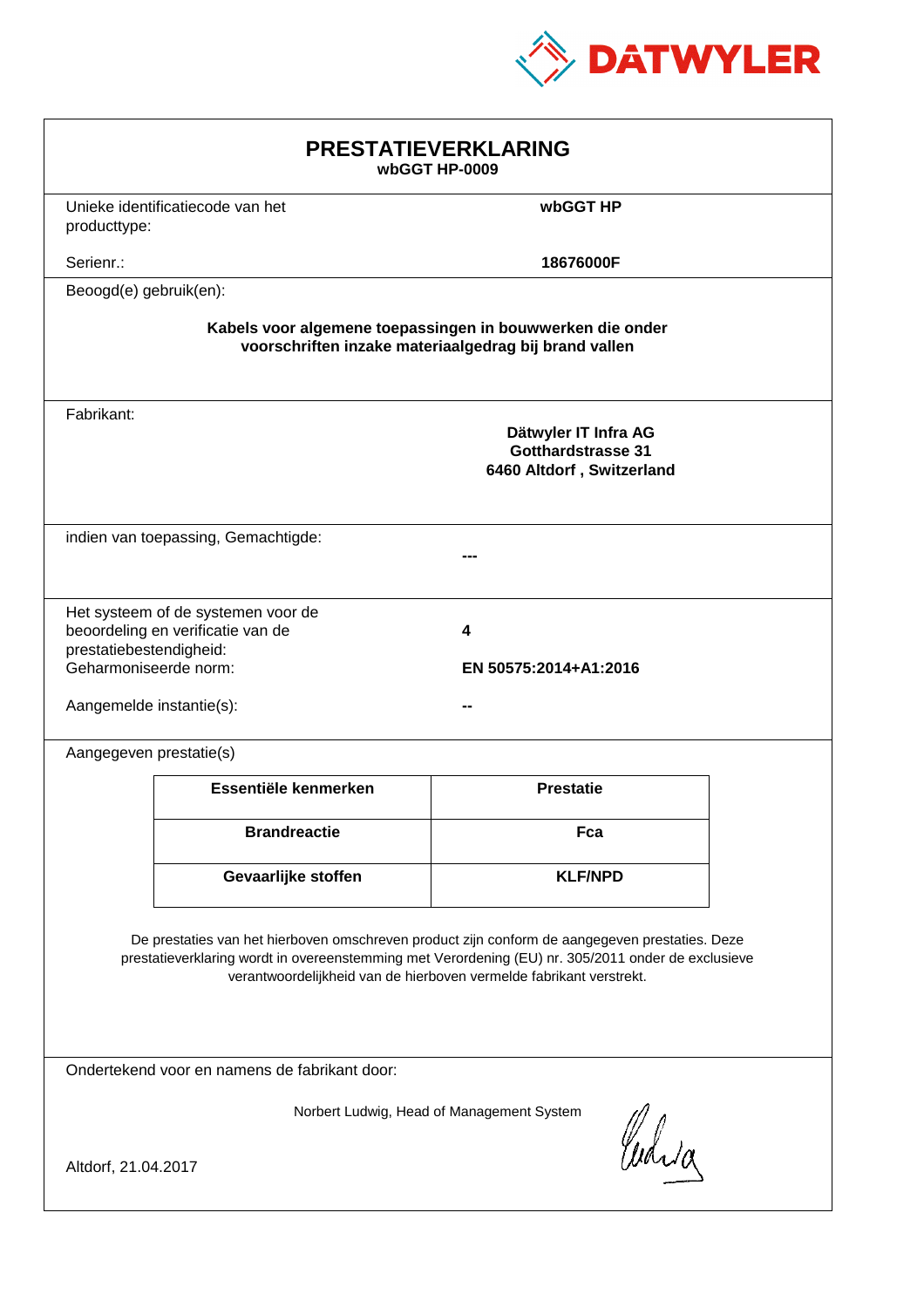

| DÉCLARATION DES PERFORMANCES<br>wbGGT HP-0009                  |                                                                   |                                                                                                                                                                                                                                                                  |  |
|----------------------------------------------------------------|-------------------------------------------------------------------|------------------------------------------------------------------------------------------------------------------------------------------------------------------------------------------------------------------------------------------------------------------|--|
| produit type:                                                  | Code d'identification unique du                                   | wbGGT HP                                                                                                                                                                                                                                                         |  |
| Numéro de série:                                               |                                                                   | 18676000F                                                                                                                                                                                                                                                        |  |
| Usage(s) prévu(s):                                             |                                                                   |                                                                                                                                                                                                                                                                  |  |
|                                                                |                                                                   | Câble pour applications générales dans les ouvrages de construction soumis<br>aux exigences de réaction au feu                                                                                                                                                   |  |
| Fabricant:                                                     |                                                                   | Dätwyler IT Infra AG<br><b>Gotthardstrasse 31</b><br>6460 Altdorf, Switzerland                                                                                                                                                                                   |  |
|                                                                | Le cas échéant, Mandataire                                        |                                                                                                                                                                                                                                                                  |  |
| performances:<br>Norme harmonisée:<br>Organisme(s) notifié(s): | Système(s) d'évaluation et de<br>vérification de la constance des | 4<br>EN 50575:2014+A1:2016                                                                                                                                                                                                                                       |  |
|                                                                | Performance(s) déclarée(s):                                       |                                                                                                                                                                                                                                                                  |  |
|                                                                | Caractéristique essentielle                                       | <b>Performance</b>                                                                                                                                                                                                                                               |  |
|                                                                | <b>Réaction au feu</b>                                            | Fca                                                                                                                                                                                                                                                              |  |
|                                                                | <b>Substances dangereuses</b>                                     | <b>KLF/NPD</b>                                                                                                                                                                                                                                                   |  |
|                                                                |                                                                   | Les performances du produit identifié ci-dessus sont conformes aux performances déclarées.<br>Conformément au règlement (UE) no 305/2011, la présente déclaration des performances est<br>établie sous la seule responsabilité du fabricant mentionné ci-dessus. |  |
|                                                                | Signé pour le fabricant et en son nom par:                        |                                                                                                                                                                                                                                                                  |  |
| Altdorf, 21.04.2017                                            |                                                                   | Norbert Ludwig, Head of Management System<br>Curia                                                                                                                                                                                                               |  |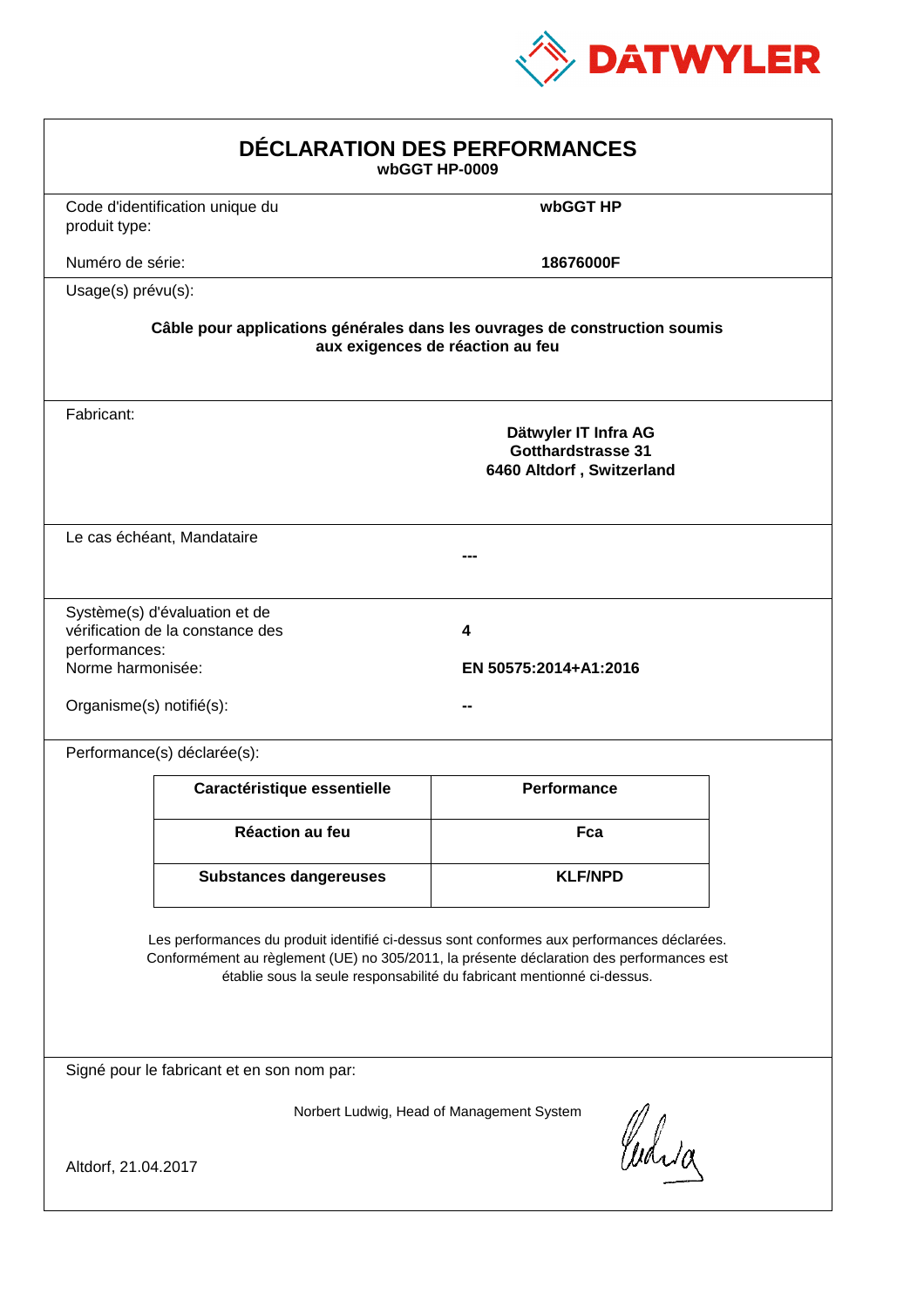

| <b>DECLARACIÓN DE PRESTACIONES</b><br>wbGGT HP-0009                                                                                                                                                                                                                                            |                                                                                                        |                            |  |  |  |
|------------------------------------------------------------------------------------------------------------------------------------------------------------------------------------------------------------------------------------------------------------------------------------------------|--------------------------------------------------------------------------------------------------------|----------------------------|--|--|--|
| producto tipo:                                                                                                                                                                                                                                                                                 | Código de identificación única del                                                                     | wbGGT HP                   |  |  |  |
| Número de serie:                                                                                                                                                                                                                                                                               |                                                                                                        | 18676000F                  |  |  |  |
| Usos previstos:                                                                                                                                                                                                                                                                                |                                                                                                        |                            |  |  |  |
|                                                                                                                                                                                                                                                                                                | Cable sujeto a requisitos de reacción al fuego para aplicaciones generales en obras<br>de construcción |                            |  |  |  |
| Fabricante:                                                                                                                                                                                                                                                                                    | Dätwyler IT Infra AG<br>Gotthardstrasse 31<br>6460 Altdorf, Switzerland                                |                            |  |  |  |
|                                                                                                                                                                                                                                                                                                | En su caso, Representante autorizado:                                                                  |                            |  |  |  |
| $(EVCP)$ :<br>Norma armonizada:<br>Organismos notificados:                                                                                                                                                                                                                                     | Sistemas de evaluación y verificación<br>de la constancia de las prestaciones                          | 4<br>EN 50575:2014+A1:2016 |  |  |  |
|                                                                                                                                                                                                                                                                                                | Prestaciones declaradas:                                                                               |                            |  |  |  |
|                                                                                                                                                                                                                                                                                                | Característica esencial                                                                                | <b>Prestaciones</b>        |  |  |  |
|                                                                                                                                                                                                                                                                                                | Reacción al fuego                                                                                      | Fca                        |  |  |  |
|                                                                                                                                                                                                                                                                                                | <b>Sustancias peligrosas</b>                                                                           | <b>KLF/NPD</b>             |  |  |  |
| Las prestaciones del producto identificado anteriormente son conformes con el conjunto de<br>prestaciones declaradas. La presente declaración de prestaciones se emite, de conformidad con<br>el Reglamento (UE) nº 305/2011, bajo la sola responsabilidad del fabricante arriba identificado. |                                                                                                        |                            |  |  |  |
| Firmado por y en nombre del fabricante por:                                                                                                                                                                                                                                                    |                                                                                                        |                            |  |  |  |
| Norbert Ludwig, Head of Management System<br>anda<br>Altdorf, 21.04.2017                                                                                                                                                                                                                       |                                                                                                        |                            |  |  |  |